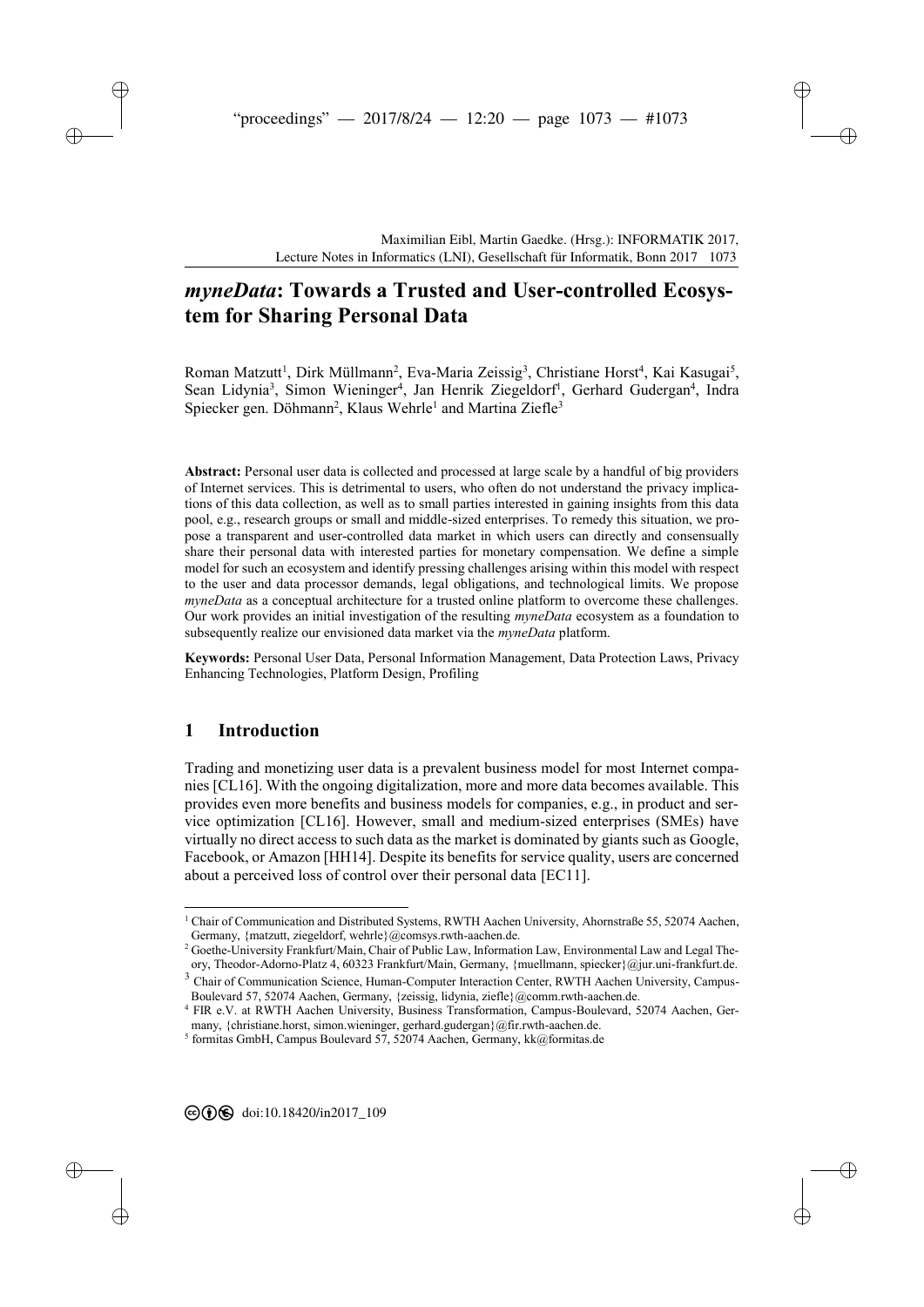

Fig. 1: The *myneData* scenario for transparent utilization of selectively shared personal user data.

In this work, we strive to establish a sustainable ecosystem that brings both worlds together: We want to enable a marketplace, or *data market*, where users keep control over their personal user data and where they can directly share this data selectively with a large variety of data processors such as research groups or SMEs. We identify a wide field of challenges for such an ecosystem: It must address users' privacy demands as well as legal obligations and simultaneously it must enable accurate insights for data processors. Today, providers of Internet services already collect and profit from a plethora of user data. Users tend to blindly accept this large-scale data collection to be able to use the offered service. The new European General Data Protection Regulation (GDPR), however, will thoroughly punish processors' misconduct with severe financial penalties–up to 4% of the total annual turnover or 20 million Euro, whichever is higher (Art. 83 sec. 4–6 GDPR). This creates a pressing demand to create a lawful, secure and trusted user-data market.

As a solution, we propose *myneData*, a digital and trusted data market with focus on the protection of data privacy. We define an ecosystem for sharing personal user data in which users keep control over their data according to individual privacy demands and receive an (e.g., financial) compensation. Within this ecosystem, third parties request personal data directly from users giving consent to process their data. We see the great potential to show that data protection and data economy are not mutually exclusive in this environment.

### **2 The** *myneData* **Scenario**

Figure 1 shows the scenario we assume for an ecosystem that enables the user-centered sharing of personal user data with third parties. A set of *users* of different online services create large amounts of manifold *personal user data* via multiple diverse *data sources*. Examples for personal user data are social media activities, sensor readings, e.g., from wearables or smart home systems, personally identifiable information (PII), or online shopping behavior. In accordance with the privacy calculus theory [DH06], we assume that users are willing to share their data as long as they remain in control and potentially are compensated. As users have individual preferences concerning privacy, each user has a *sensitivity profile* describing the subjective importance of their individual data sources.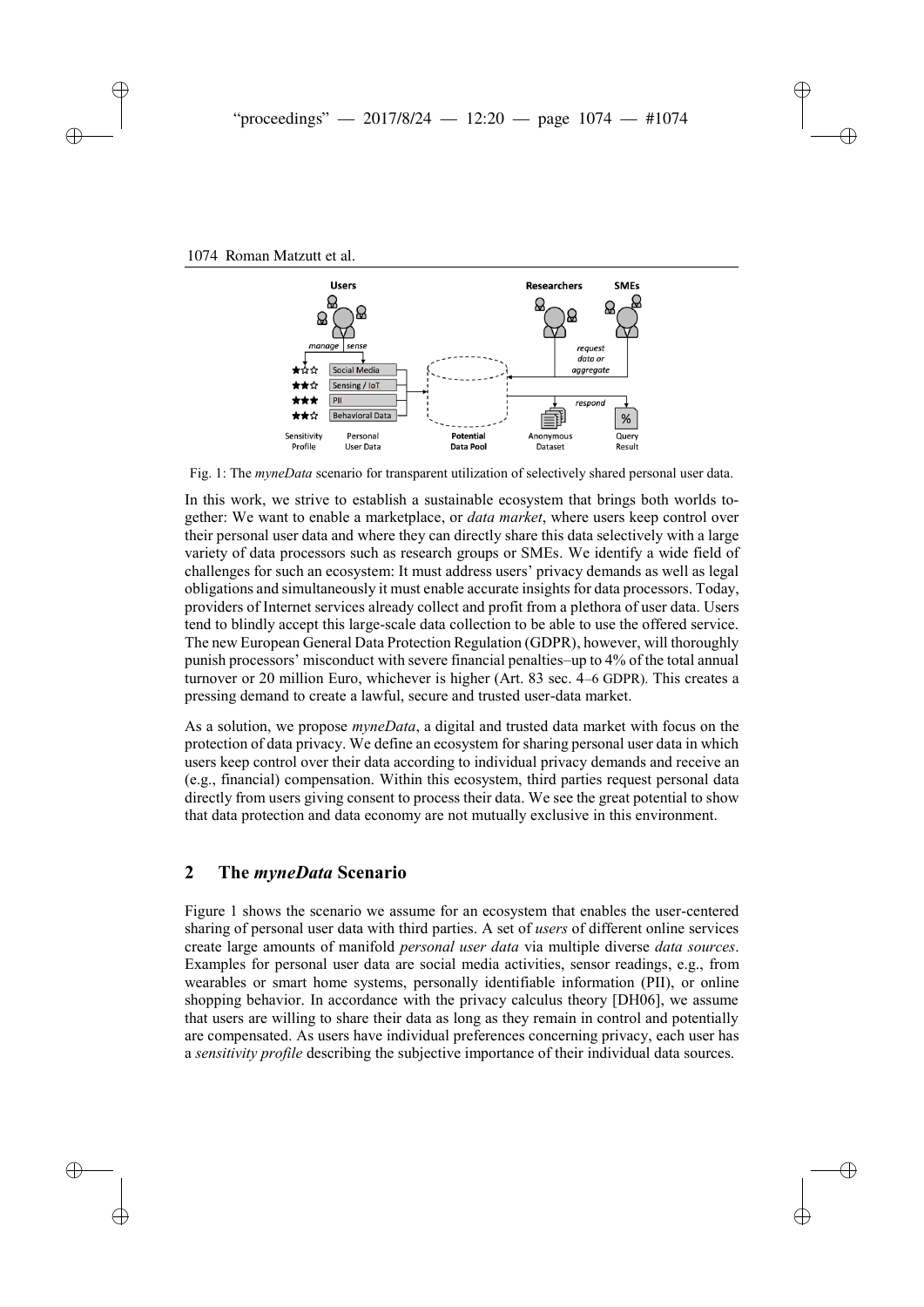Towards a Trusted and User-controlled Ecosystem for Sharing Personal Data 1075

This *potential data pool* then becomes attractive to *data processors*, who are interested in gaining new insights from personal user data. While providers of Internet services such as Google, Facebook, or Amazon are also data processors, small players such as researchers or SMEs can struggle to gain access to valuable data [HH14]. Those data processors thus can profit from having direct access to personal user data. They seek to obtain either *anonymized datasets* describing their interest group or answers to *statistical queries* such as average values, extrema, histograms, etc. We observe a high potential for new use cases if data processors and users can cooperate in sharing and processing personal user data without intermediate data brokers keeping the data. However, we also identify clear conflicts of interest between users and data processors. Users want to protect their privacy (according to their sensitivity profile) while data processors seek to gain as much information as possible from the personal user data. Both interests cannot be simultaneously satisfied to full extent. Thus, any design to realize a user-centered data-sharing ecosystem has an inherent trade-off between *data privacy* and *data accuracy*, where data accuracy directly influences value of the data.

In total, we identify four dimensions that influence the design space of personal-data sharing ecosystems: (i) user interests, (ii) data processor interests, (iii) legal restrictions on processing personal user data, and (iv) technical practicability of security and privacy measures needed. In the following, we will detail the particular challenges for each dimension and sketch approaches to overcome these challenges with the goal of working towards a viable realization of our envisioned *myneData* ecosystem.

# **3 Challenges for a Sustainable Data Market**

In this section, we discuss challenges w.r.t. user demands, data processor needs, legal obligations, and technical possibilities arising from our scenario outlined in Section 2.

### **3.1 User Perspective**

User demands create manifold challenges for the *myneData* ecosystem: provide privacy and control, usability and comprehensibility, the right compensation, and the generation of trust. Many studies show that users express high concerns regarding their information privacy on the Internet [SDX11]. Privacy is a multifaceted construct and, in the online context, the perceived control about personal information is the key aspect [We68]. Within the *myneData* ecosystem, the users are to be enabled to control their personal data without impairing their information privacy. The complexity of privacy protection needs to be reduced to a level that every user can understand and effortlessly manage their data within the scope of their personal needs of information privacy. With participation in the *myneData* ecosystem, despite feeling to be in control, personal data is distributed to even more third parties than it is already based on everyday online interactions. Thus, trust in the *myneData* system needs to be generated and perceived risks for privacy reduced–as well as incentives for using the system need to be given.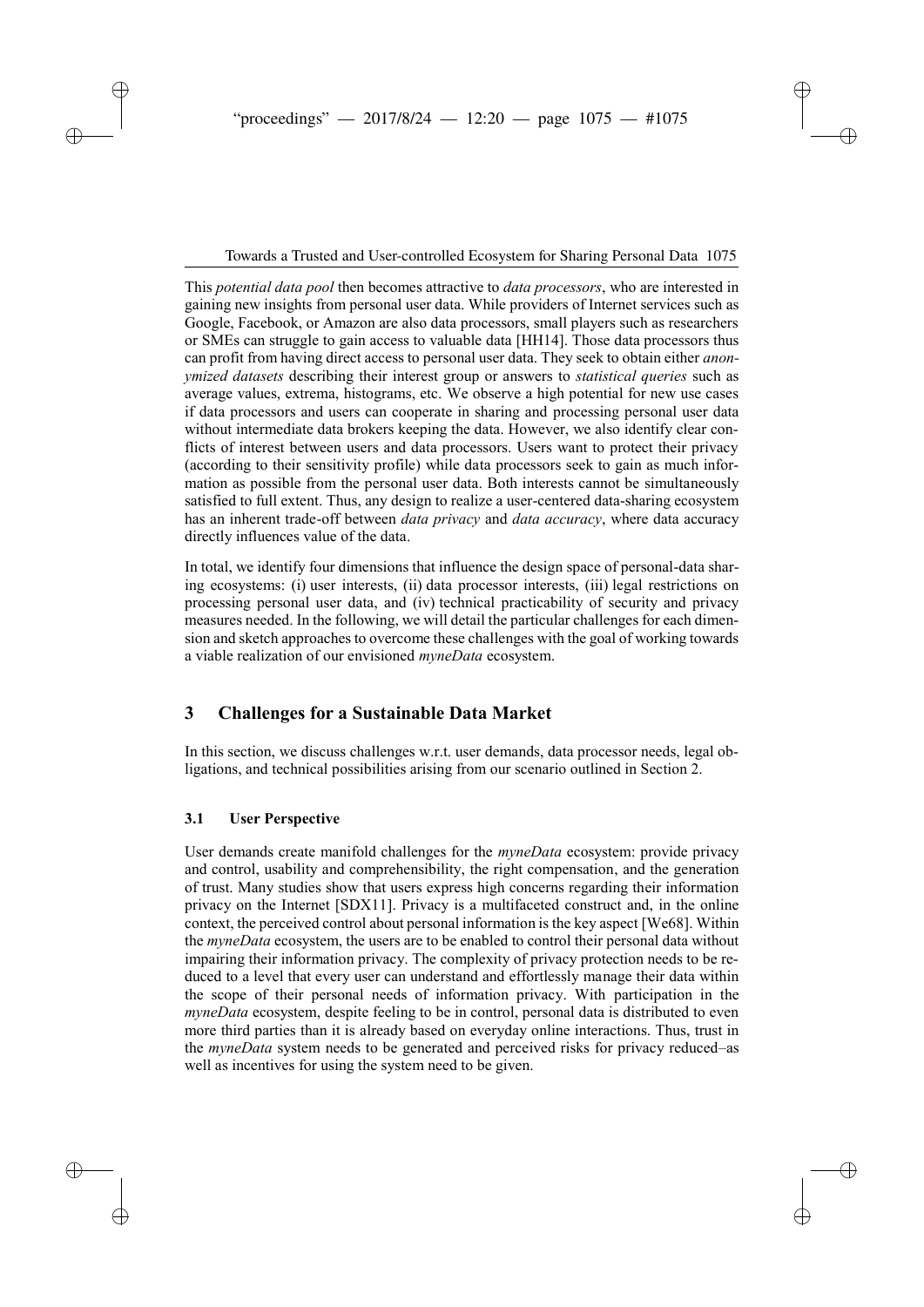#### 18 Roman Matzutt et al. 1076 Roman Matzutt et al.

Trust is the willingness to be vulnerable to the actions of others based on a positive expectation [BDS10]. In December 2016, we conducted a survey with  $n=200$  German participants to evaluate the ecosystem's concept. The answers showed several perceived issues and reasons for distrust and concerns. Within the *myneData* ecosystem, users have to trust the service provider to keep their promises and also the third parties that request data to comply with the rules or at least the law. Additionally, they need to trust the system to be protected against intruders. Furthermore, lay persons as well as experts must be able to operate in the ecosystem. Thus, language and interface design need to be simple enough while providing sufficient information to be trustworthy and fulfill legal requirements.

The ecosystem shall provide benefits for the user to incentivize participation. In general, monetary rewards, vouchers, but also providing information and analyses, are conceivable. Several new challenges surface, as do new kinds of incentives for the user, for example, in the case of home automation and smart home systems. To also reach home automation ecosystems that are not yet connected to the Internet, it would be necessary to incentivize owners to adapt their home automation systems. The much larger and quickly growing market is smart home and the Internet of Things. Here, consumer devices are typically connected to an isolated, vendor-specific cloud system. A data market such as envisioned by *myneData* allows to combine these separated data pools and provide both users and data processors with convenient and combinable access to all device data.

#### **3.2 Economic Perspective**

The establishment of the *myneData* platform comes with great challenges crucial for its success. The main challenge lies within the business model itself. In order to define these challenges, it is essential to understand the concept of a platform. A platform, in the literature also described as a two- or multi-sided market, brings together two or more distinct but interdependent groups of customers [Mu15]. The incentive for these groups to join the platform lies within the value proposition of the platform business model. In comparison to other business models, a platform inherits the feature to require two different value propositions–one for each group of customers [Mu15]. Next to defining two sufficient value propositions, which hold true value to each customer group, the platform needs to establish the customer network [Jo13]. This is the main challenge for a developing platform because it is the epitome of the chicken or the egg dilemma. Since the value of a platform rises with the number of participants, the growth at the beginning is the most crucial part for a possible success. It has been stated that a platform must first gain a sufficiently large user base before other businesses can gain valuable information from joining the platform [Mu15]. Once a critical mass of users and businesses is achieved, the platform will attract more participants by direct and indirect network effects [Mu15].

To illustrate that a (logically) central platform is required to overcome economic challenges for user data utilization, we exemplarily look at the smart home sector. In contrast to, e.g., social media, this economy branch has no small set of global players (e.g., Facebook or Google). The smart home sector is much more diverse and currently relies on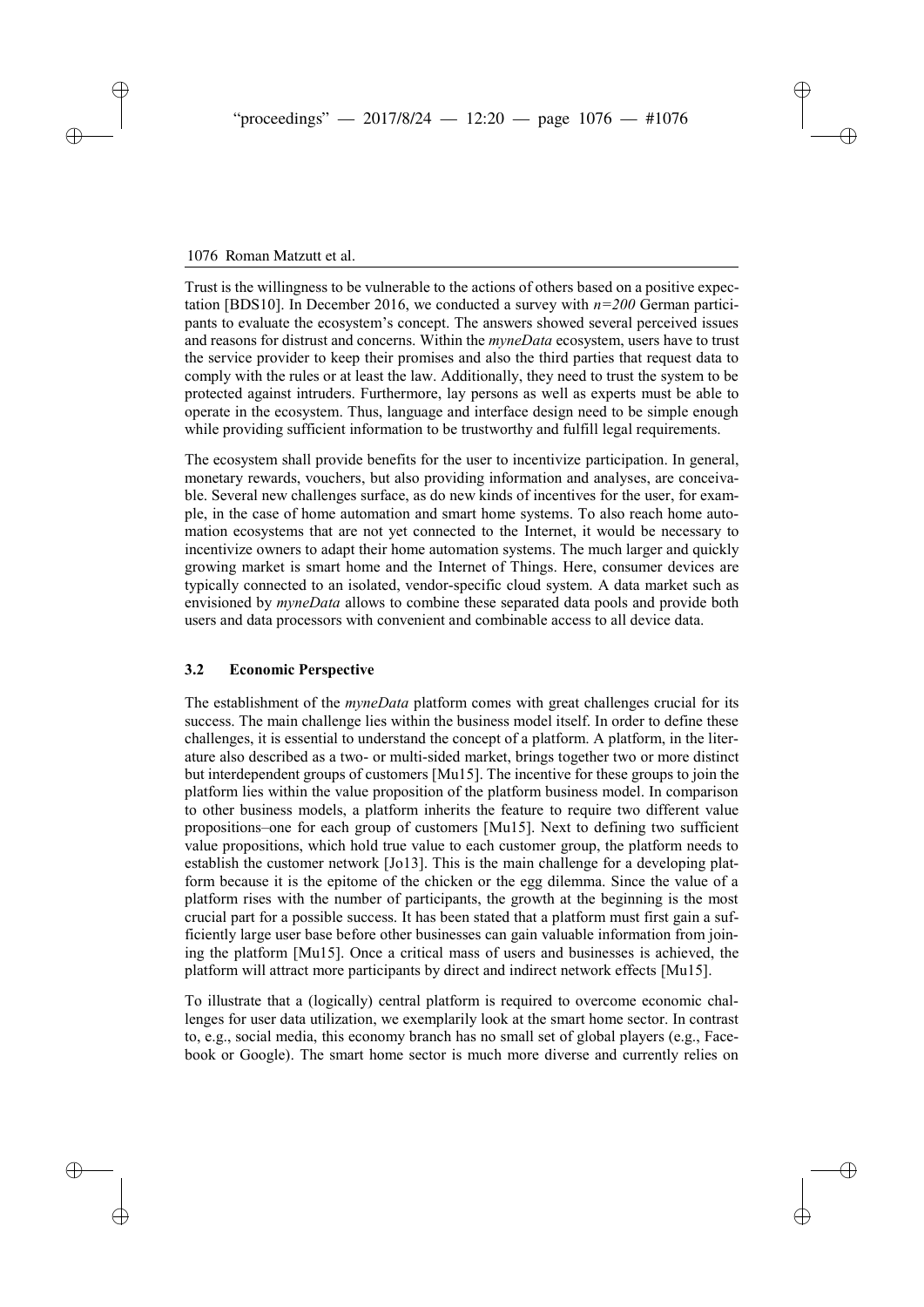selling smart devices such as motion sensors, which does not include expressing user data in monetary terms. Vendors usually rely on cloud-based control platforms, but currently no business cases leveraging the potential of the distributed sensor data pools exist. It is thus challenging to mediate between the different stakeholders, and we believe that the *myneData* data pool has the potential of creating new use cases in this field.

### **3.3 Legal Perspective**

l

From a legal point of view, *myneData* scenarios hold several challenges w.r.t. to data protection, not the least from a legal regime in transition as the European and national data protection laws are undergoing extensive changes. While the ePrivacy regulation on Internet services, which will replace the ePrivacy directive, is still in a draft stage<sup>6</sup>, the new GDPR has already been in effect since May 2016. Its provisions will apply after a twoyear transition period starting in May 2018. To strengthen data protection, the GDPR introduces several instruments which were so far unknown to European and national law, e.g., the right to data portability (Art. 20 GDPR), the requirements of data protection by design and by default (Art. 25 GDPR), or the process of a data protection impact assessment for risky data processing (Art. 35 GDPR). Furthermore, it contains many flexibility and regulatory specification clauses allowing and obliging the European member states to enact deviating rules. Consequently, there will still not be a completely uniform data protection law within the EU. Moreover, the existing national data protection laws are also facing fundamental reforms to fit the requirements and use the possibilities of the new European framework.

Many details of the new instruments introduced by the GDPR are still unknown. A scientific and pan-European debate about the framework is still in its early stages and final rulings on disputed questions, which can only be made by the European Court of Justice, cannot be expected in the near future [Mü17]. Thus, services such as *myneData* have to find solutions under these legal difficulties.

With regard to *myneData*, additional challenges arise from the different sources or situations of data collection and the broad variety of categories of data processed. Depending on the specific form and circumstances, different laws with specific requirements for the processing of personal data can be applicable, e.g., the GDPR, the revised BDSG, or the future ePrivacy regulation. Lawful data processing requires compliance with these specific regulations if they are applicable. This makes it difficult to create a "one-size-fits-all approach" for the legal challenges of the platform. These broad changes in content, enforcement, format, and applicable law create severe legal uncertainties [Mü17].

<sup>6</sup> Proposal for a Regulation of the European Parliament and the Counsil concerning the respect for private life and the protection of personal data in electronic communications and repealing Directive 2002/58/EC (Regulation on privacy and Electronic Communications), COM(2010) 10 final, 10<sup>th</sup> January 2017.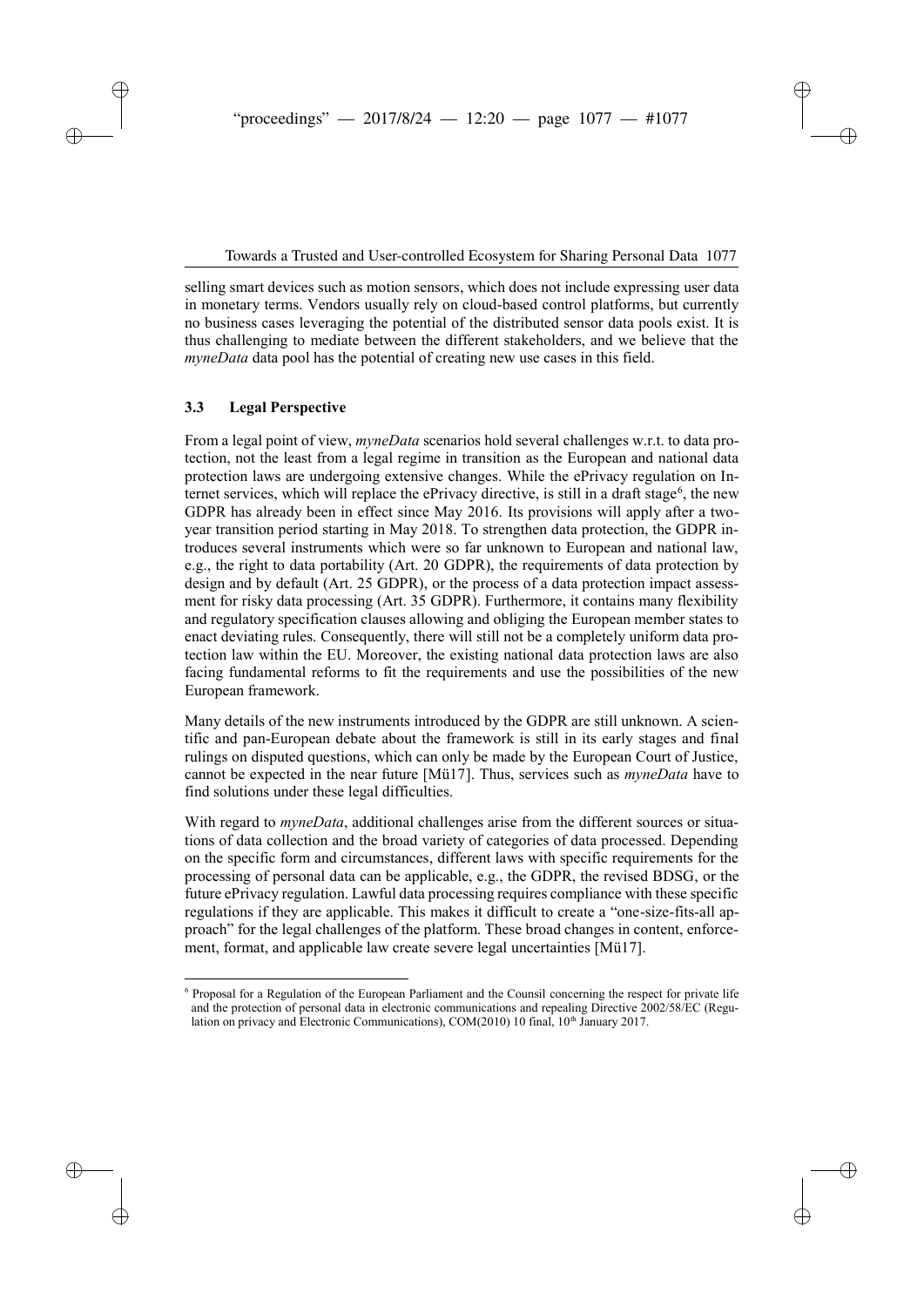#### 20 Roman Matzutt et al. 1078 Roman Matzutt et al.

### **3.4 Technological Perspective**

A platform realizing our envisioned *myneData* ecosystem must attract users and data processors and adhere to legal requirements. To this end, the platform must *gain users' trust* and answer queries *timely and accurately*. Furthermore, the platform must provide *easily operable user interfaces*. Finally, legal requirements demand a *secure data management*.

Users must trust the platform to protect their personal data from unintended access by third parties and to act according to their sensitivity profile. This also includes that users must be able to actively control how their data is collected and processed. The future legal requirements of privacy by design (cf. Section 3.3) further fortifies this demand. Contrarily, data processors want fast and accurate answers to their queries to gain valuable insights. However, privacy protection mechanisms work by deliberately lowering data accuracy to protect the data of individual users [Sw02, Dw08]. We have to carefully trade these different demands off against each other. The main challenge for the platform's design is thus conflict resolution between requirements from these differing domains.

To attract a large user base, *myneData* must provide intuitive interfaces. Users must have a clean and simple data control hub and data processors need a good overview of user data shared with them and potential insights. Furthermore, the data collection and querying must be intuitive. While user concerns already strongly motivate a secure data storage, legal obligations may enforce stricter policies than some users would demand. Our platform has to strictly follow these obligations to allow for real-world deployment.

In conclusion, data processors seek fast, accurate insights from large user data pools. However, privacy and legal concerns limit the prospects for data processors. In the following, we present first results for our design towards a sustainable, user-centered data market.

## **4 Towards a User-centered Data Market**

We now give preliminary results working towards a legally compliant data market that is attractive to users and data processors based on the challenges identified in Section 3.

### **4.1 User Perspective**

In accordance to the privacy calculus theory, we assume that users weigh the perceived privacy risks against the benefits for information sharing [DH06]. The evaluation of benefits and risks is influenced by a multitude of factors, such as individual preferences, experiences, knowledge, etc. Other factors are external and depend to a large degree on the exact data-processing situation as they include the types of data involved, trust in the data processor and legal regulations, perceived security of the transaction, and many more. The *myneData* ecosystem aims to provide control for every user and therefore has to account for these parameters–but no user wants to decide on all of them every time. Thus, the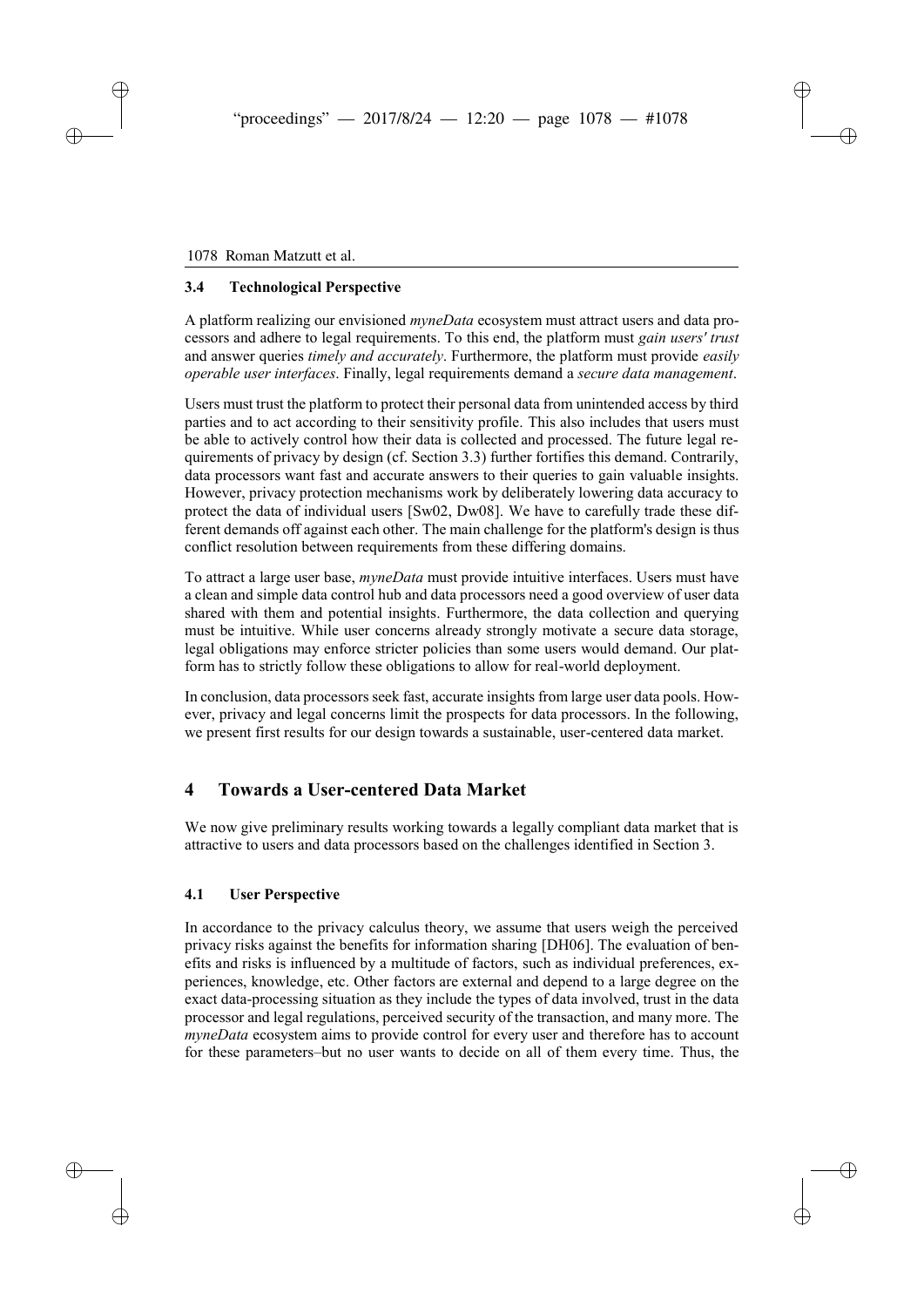complexity of privacy control must be scaled down to the most decisive factors while still taking situational and individual preferences into account. To realize this, *myneData* considers an individual sensitivity profile in which every user can adjust the settings according to her preferences as to (i) which category of information may be shared with (ii) what category of data processors (iii) for what purpose under (iv) what level of privacy protection. A focus group study has shown that these are the crucial factors users want to control [VZL+17]. For users to intuitively adjust the level of "privacy protection," we are currently developing a privacy control interface in a user-centered approach that is oriented along mental models to be comprehensible for every user.

Trust is crucial and has been studied extensively for other online services. Perceived ease of use, information and design quality, provider familiarity and reputation, third-party guarantees, and many more factors have been identified to generate trust in other online contexts [BDS10, BG08]. The decisive trust factors for *myneData* and how to appease them still need to be studied further by letting users evaluate a first mock-up of the system.

The other weight on the privacy calculus is the generated benefit. Our user study showed that participants rated the combination of (i) monetary compensation for data provision with (ii) additional information while (iii) staying in control over the data distribution as lucrative. Participants wished to know what data is collected by the services and devices they use, how this data is typically utilized, potential privacy risks as well as the given legal situation. Monetary rewards, e.g., money or vouchers, have been rated as the most wished for type of compensation. However, providing money for data generates defensive reactions as many participants stated, "I do not want to sell my data." Additionally, some participants stated that the monetary compensation would probably not be high enough.

In a second round of focus groups, participants were introduced to four use cases (c.f. Section 4.2) and evaluated benefits and the intention to use the system. This qualitative study showed people are willing to share data not only for personal but also societal benefits if privacy is guaranteed, e.g., for medical research or donations. Potential benefits for the users are very much tied to the different use cases. In our research, we gained the impression that more tangible benefits within the use cases, e.g., simple access to medical studies, are seen as more profitable than general benefits such as monetary rewards.

We take a user-centered design approach to make *myneData* comprehensible as well as intuitively and effortlessly usable. Each user is provided with the right amount of information through a multi-layered information design: On a first layer, information is condensed and simple, but the user can access more information on further information layers. Thus, complex privacy statements or consent forms can easily be augmented with graphical or even video-based content as no information is lost. [Sc15]

### **4.2 Economic Perspective**

For the economic perspective, we aim to establish business cases for four exemplary use cases: smart home, medicine, customer insights, and cross service.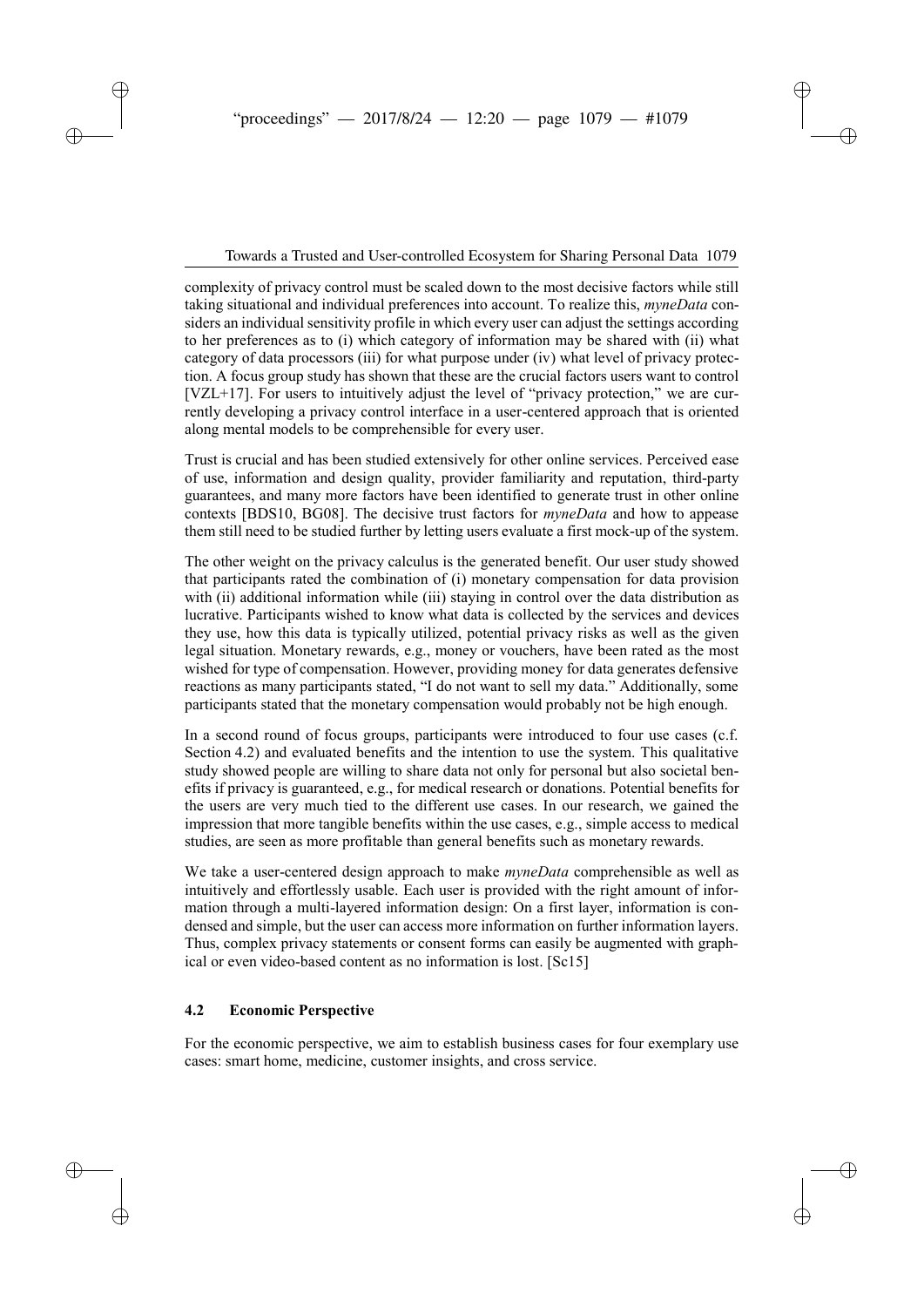#### 1080 Roman Matzutt et al.

**Smart Home.** We exemplarily consider the processing of thermostat data. Smart thermostats deduce individual parameters of buildings to control the flat heating and save money by reacting accordingly. These parameters may reveal energy-saving potentials that could be achieved if the building was modernized. This valuable insight could subsequently be leveraged by vendors, service providers, or constructors. Finally, heating system manufacturers can use this data to improve their systems as well. Another scenario involves planning office rooms. Planners currently have little chance to monitor building utilization and how previously simulated building characteristics work out in the real world. Door and window sensors, temperature and humidity sensors, and presence sensors can generate valuable insights about usage patterns and help improve future buildings.

**Medicine.** In the medicine sector, *myneData* can aid medical surveys by offering an agent between pharmaceutical companies and study participants. Those two customer groups are matched via the *myneData* platform and during the study participants can track their study-related information about daily chores. This ensures a genuine overview of the collected data for the companies and eases the process for both customer groups.

**Customer Insights.** The main purpose in this case is the customer's control of data transfers. The customer can start collecting data within *myneData*, for example, by linking social media websites or by installing web trackers. Then, the customer can decide to sell selected pieces of data to interested companies. The companies consider those data pieces as highly attractive as they can gain insights about different customer segments and improve their marketing strategies. Meanwhile, the customer is able to get an overview of his or her data and see his digital "footprint" that is established on the Internet.

**Cross Service.** The use case "Cross Services" addresses service companies or, more precisely, call centers who offer call center services for a variety of firms. Call centers are neither allowed to save personal information about customers nor to recommend products of other clients to their customers (a cross service). With *myneData*, we provide an option for call centers to bypass this restriction. The customer can establish a *myneData* profile and allow the call center to save information on him/her in that profile. Each time the customer calls the call center, they can choose to grant access to their profile and the call center can then provide much better consulting, even w.r.t. to other products if the customer desires so. The benefits for the customer are not only the improved consulting but also the power over their own data, since they are the manager of their data cockpit.

#### **4.3 Legal Perspective**

Legally, data processing as performed in *myneData* falls under the term "profiling." According to the definition in Art. 4 No. 4 GDPR, this is any form of automated processing of personal data consisting of the use of personal data to evaluate certain personal aspects relating to a natural person, in particular to analyze or predict aspects concerning that natural person's performance at work, economic situation, health, personal preferences, interests, reliability, behavior, location, or movements. Although Art. 22 GDPR addresses the process of profiling, it does not provide a legal basis for its conduct. Rather, the norm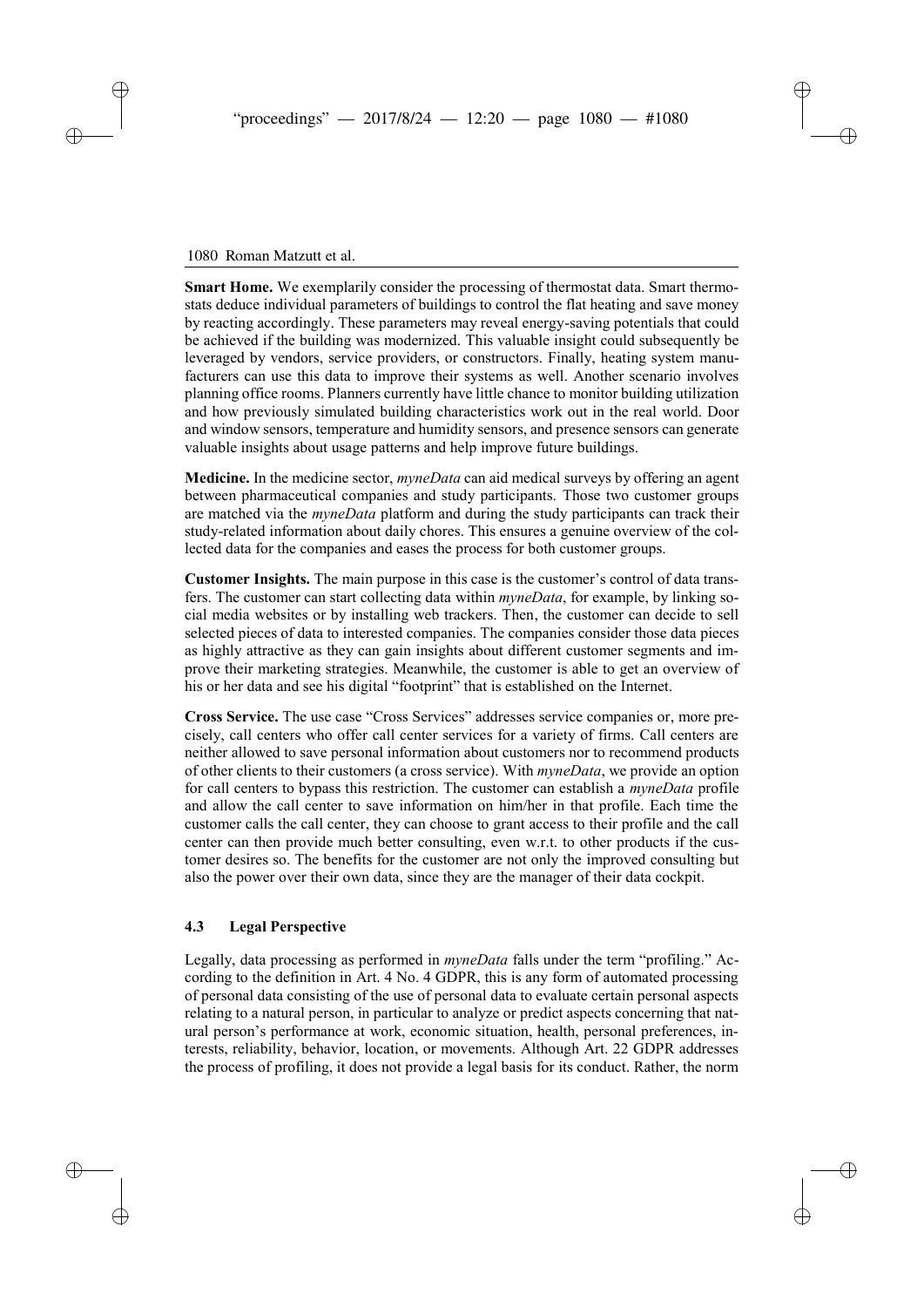

Fig. 2: Proposed architecture for the *myneData* platform to realize a user-controlled data market.

sets up special requirements for controllers and specific rights for data subjects when profiling is performed [AJ16]. Therefore, the data processing in *myneData* has to be based on a general legal permission, i.e., consent or a legal provision in the interest of the data processor. However, which specific permission applies to a processing scenario depends on the source and category of data processed as well as the situation of data collection. In the different scenarios of *myneData*, these circumstances may vary. As any handling of personal data is legal if the data subject agrees to it (Art. 6 (1) lit. a) GDPR, Artt. 6 et seqq. ePrivacy Regulation Proposal), data processing in *myneData* will be based on users' consent. This way, all processing in the project refers to a coherent basis. Furthermore, given user consent may even allow to collect, analyze and process special categories of personal data, i.e., sensitive data such as information about a person's health, sexual orientation, political opinion, or religious beliefs (Art. 9 sec. 1 GDPR). Considering these advantages and the current legal uncertainties concerning the interpretation of the GDPR, consent as permission for data processing will generally become important during the transition period and until a deeper understanding of the GDPR has been gained.

Rights of data subjects in the GDPR require the technical possibility to access, correct, erase, restrict, and port personal data at any time (Artt. 15–20 GDPR). Moreover, already the design of a platform has to ensure compliance to controllers' duties concerning the execution and configuration of the data processing, such as principles relating to processing of personal data (Art. 5 GDPR), duties to inform (Artt. 12–14 GDPR), or security of processing (Art. 32 GDPR). Consideration of these requirements at such an early stage can ensure that the platform provides the technical conditions for their fulfillment. This approach has gained special importance under the new European framework. Art. 25 sec. 1 GDPR obliges the controller to implement appropriate technical and organizational measures designed to implement data-protection principles and to integrate the necessary safeguards into the processing in order to meet the requirements of the GDPR and protect the rights of data subjects. Under Art. 25 sec. 2 GDPR, the same applies to technical and organizational measures to ensure that–by default and thus by technical measures–only personal data necessary for the specific purpose is processed. Infringement of these principles "privacy by design and by default" may lead to fines.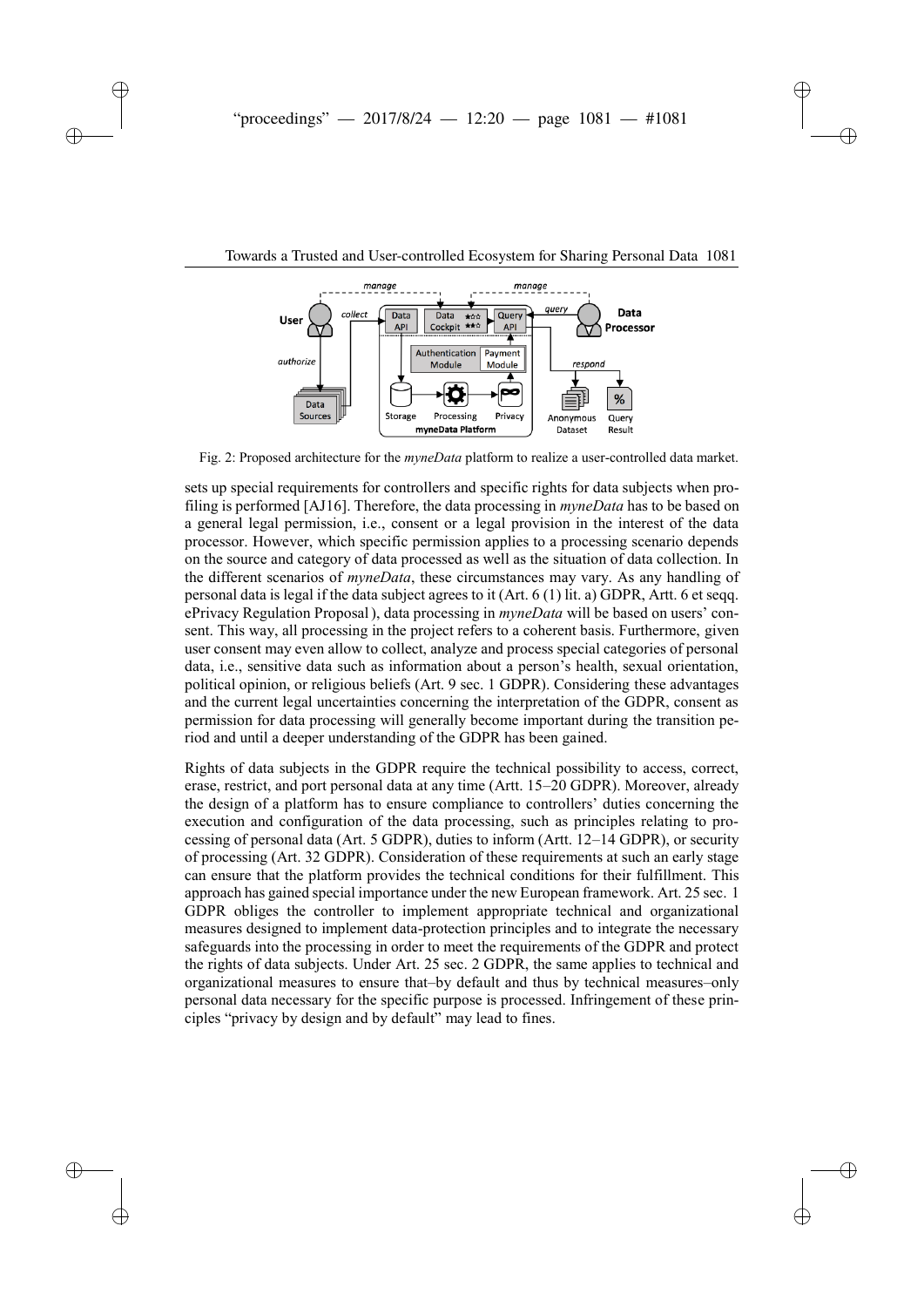### **4.4 Technological Perspective**

Users and data processors come together at our envisioned data market to trade personal user data. Figure 2 depicts our proposed architecture for the *myneData* platform. Its main component is the *data cockpit*, where users manage their data sources and sensitivity profile and where they review and approve data processing requests. Furthermore, data processors have a high-level overview of their pending and past data processing requests. Note that the platform is only logically centralized. For especially critical data, e.g., medical data, we currently investigate decentralized alternatives to our design as well.

The *myneData* platform performs data collection and processing in six steps. First, a user *authorizes* the platform, and thus gives consent, to *collect* the data from her data sources. Here, it is challenging to integrate various data sources with diverse APIs. New data sources can gradually be integrated due to an extensible *data API* that transforms data into a general-purpose data format. Subsequently, data processors *query* the data pool via an intuitive *query API*. They can request anonymized datasets or statistical information such as the average activity level among local students. Following the request is the query's *approval phase*: Users who can provide valuable data for the query are asked to share this data with the data processor. Each user can review the terms of the query, i.e., which data is requested by whom, the number of expected participants, how it will be processed, and how participating users are compensated. The user can thus *willingly* accept or deny this request. A dedicated *authentication module* with a *payment submodule* monitors that no data leaves the platform until the query's terms are satisfied. Once enough users decided to participate, the platform *computes* the result by processing the data and applying privacy-enhancing technologies such as *k*-anonymity [Sw02] or differential privacy [Dw08] to protect the users. Finally, the platform *responds* to the data processor by notifying her and returning the obtained result in a standardized format such as a JSON-based object.

One main challenge for our platform will be to resolve conflicts between user and data processor interests. As a sufficiently sized user base is critical to an online platform's success [Mu15, HH14], we prioritize user concerns over data processor interests whenever conflicts arise. We believe that this high-level concept fits the needs of both users and data processors when it comes to realizing a transparent, easy-to-use data market.

# **5 Related Work**

Previous work from different strings of research tackled aspects of *myneData*. Commercial platforms such as Powr of You (powrofyou.com) or Datacoup (datacoup.com) incentivize users to sell their data. Recently, we notice a shift towards platforms that give users control over who can access their data [KPH15, HHM+14]. These existing platforms provide up to two out of consent management, self-monitoring, monetary rewards, and privacy w.r.t. third parties. With *myneData*, we seek to combine all four properties within one platform. To achieve this, we must thoroughly investigate user demands. Users' trust,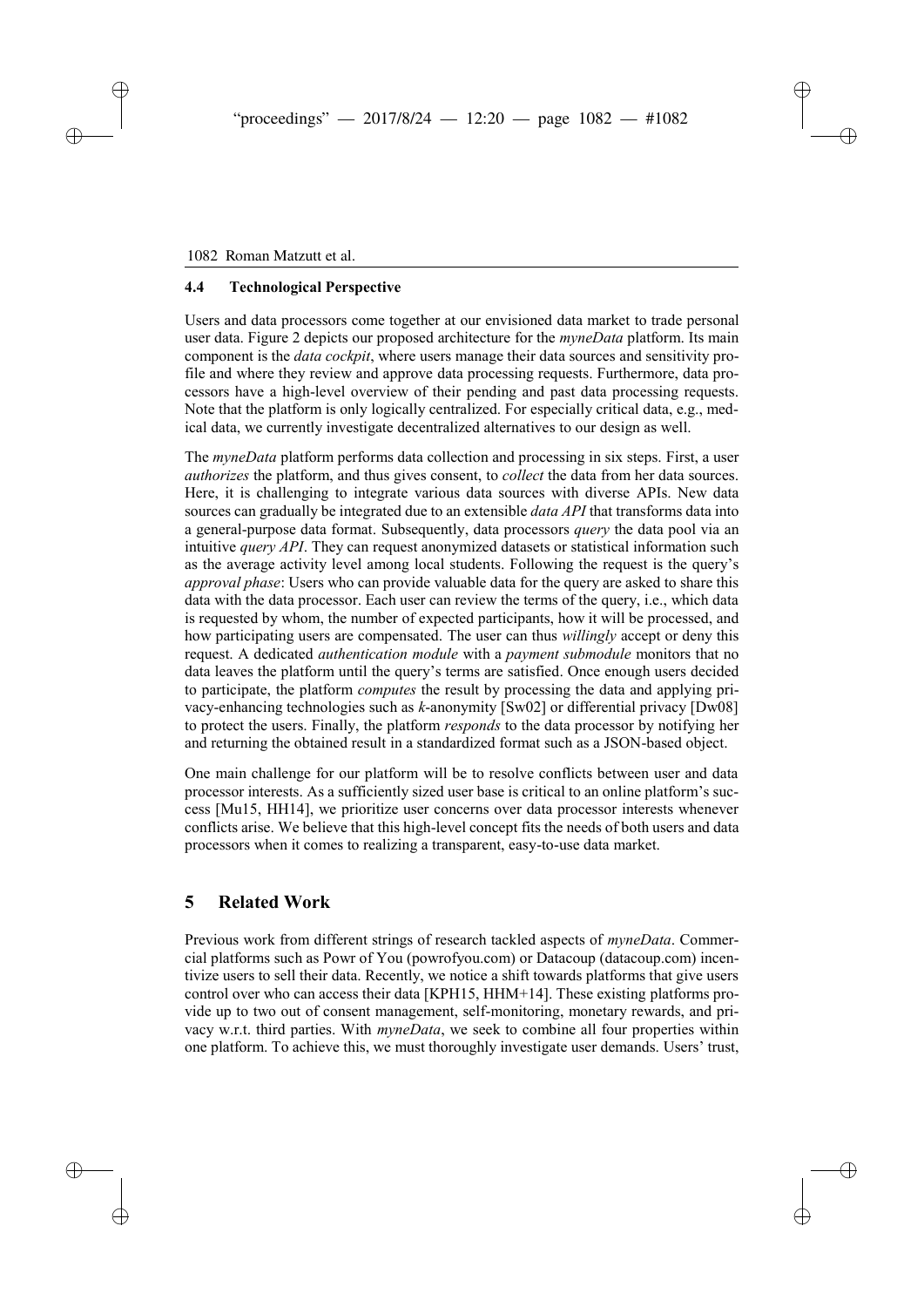privacy attitudes and behaviors have also been extensively studied in different online contexts in the last decades, oftentimes reaching the same conclusion: User decisions are individual, partly irrational, and largely dependent on the context [KWM13, ABL15, SDX11]. Therefore, empirical studies investigating trust factors, privacy preferences, and desired compensations specifically for the case of the *myneData* ecosystem are essential. Moreover, there have been different approaches to examine the legal foundations of commercial profiling and, especially, to find a suitable legal definition fitting the process [Sp16]. These solutions, however, have been proposed for the specific purposes of highly specialized projects so it is debatable that they can be applied on a more general basis.

### **6 Conclusion**

We introduced our vision of *myneData*, a sustainable and user-controlled data market. Our goal is to enable users to share data with third parties without privacy loss. We identify challenges for our platform that arise from user and data processor demands, the need for a business model, and future legal requirements, e.g., the new European General Data Protection Regulation. Our initial results outline a data-sharing ecosystem that requires a comprehensive understanding to realize *myneData*: First, we base our user model on studies affirming the privacy calculus theory. Second, we identified four use cases that allow SMEs to benefit from *myneData* and strive to derive a business model from that in the future. Third, we identified upcoming European law on data privacy as both a challenge and an opportunity for the introduction of a privacy-aware data market. Finally, we outline an architecture for a trusted *myneData* platform. In the future, we plan to investigate distributed alternatives to this platform in order to further decrease the trust required by users.

## **Acknowledgements**

This work has been funded by the German Federal Ministry of Education and Research (BMBF) under funding reference numbers 16KIS0443 to 16KIS0447. The responsibility for the content of this publication lies with the authors.

## **References**

| [ABL15]    | Acquisti, A.; Brandimarte, L.; Loewenstein, G.: Privacy and human behaviour in the age<br>of information. Science 6221/347, pp. 509–514, 2015.                                                                |
|------------|---------------------------------------------------------------------------------------------------------------------------------------------------------------------------------------------------------------|
| [ $AJ16$ ] | Albrecht, J. P.; Jotzo, F. Das neue Datenschutzrecht der EU – Grundlagen, Gesetzge-<br>bungsverfahren, Synopse. Nomos, Baden-Baden, p. 79, 2016.                                                              |
| [BG08]     | Bansal, G., Gefen, D.: The Moderating Influence of Privacy Concern on the Efficacy of<br>Privacy Assurance Mechanisms for Building Trust: A Multiple-Context Investigation.<br>Proc. ICIS '08, paper 7, 2008. |